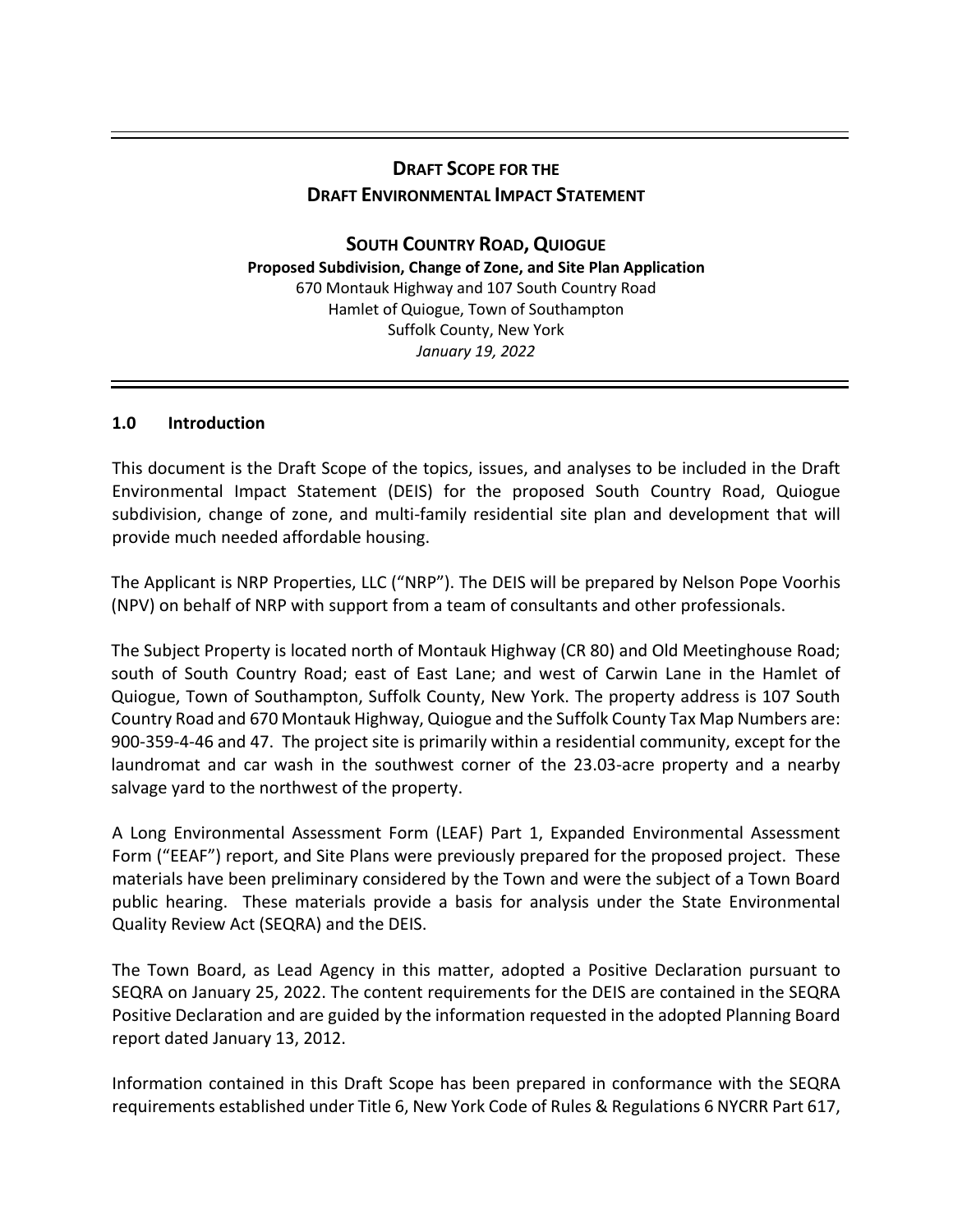Section 617.8 of the implementing regulations. The DEIS and SEQRA process are intended to provide a comprehensive framework and input for the decision-making process of involved agencies and assist in the preparation of findings and final decisions on respective permits and approvals. The scoping document must be concise but thorough, well documented, accurate and consistent. Figures, tables, and supplementary reports will be presented in support of the discussions and analyses contained in the document. Technical information will be summarized in the body of the DEIS and attached in their entirety in an appendix along with project plans.

# **2.0 Brief Description of the Proposed Action**

The Proposed Action involves the:

- subdivision of the 23.03-acre property into two lots (17.33± acres and 5.7± acres);
- a change of zone from CR-40 to Multifamily Planned Residential Development ("MFPRD") on the larger of the two lots; and
- construction of a 104-unit residential community at 6 units per acre, all of which will be rented at Town/HUD Fair Market Rent affordability requirements.

Forty of the proposed dwelling units will be one-bedroom, 48 will be two-bedroom, and 16 will be three-bedroom. The mix of unit sizes and types will provide opportunities for households of various sizes, needs and incomes. The apartments will be distributed among eight detached twostory buildings and a community building or clubhouse will also be provided as a social/ recreational amenity for future residents. First floor porch entries and second floor decks will be included. Outdoor recreational facilities will include a walking trail around the outer perimeter of the residential development, a tree-lined east-west pathway between four of the buildings that connects to the perimeter walkway, a network of other sidewalks and crosswalks to serve the buildings and parking areas, a small playground, two amenity outdoor grill areas, and vegetated perimeter buffers including a contiguous block of land in the southeast corner and along east side of the property that will remain naturally vegetated.

The MFPRD will provide a total of 226 parking spaces for its residents including 8 land-banked spaces and 18 Americans with Disabilities Act ("ADA") accessible spaces, and 4 spaces for the leasing office to fully serve the expected diverse needs of this planned community and meet federal, state and local requirements. Areas around the buildings and parking lots will be landscaped and outdoor lighting will be designed in accordance with the standards outline in Chapter 330, Article XXIX, "Outdoor Lighting" of the Southampton Town Code. The development will be served by an existing public water main belonging to the Suffolk County Water Authority and will have an onsite sewage treatment plant (STP) at the southwest corner of the site to serve the proposed residential development and protect local groundwater resources. The required utilities and services are available to the site. The site plan will include all required drainage facilities to meet the capacity requirements of the requisite design storm and capture and recharge stormwater onsite through a system of catch basins and leaching pools. The

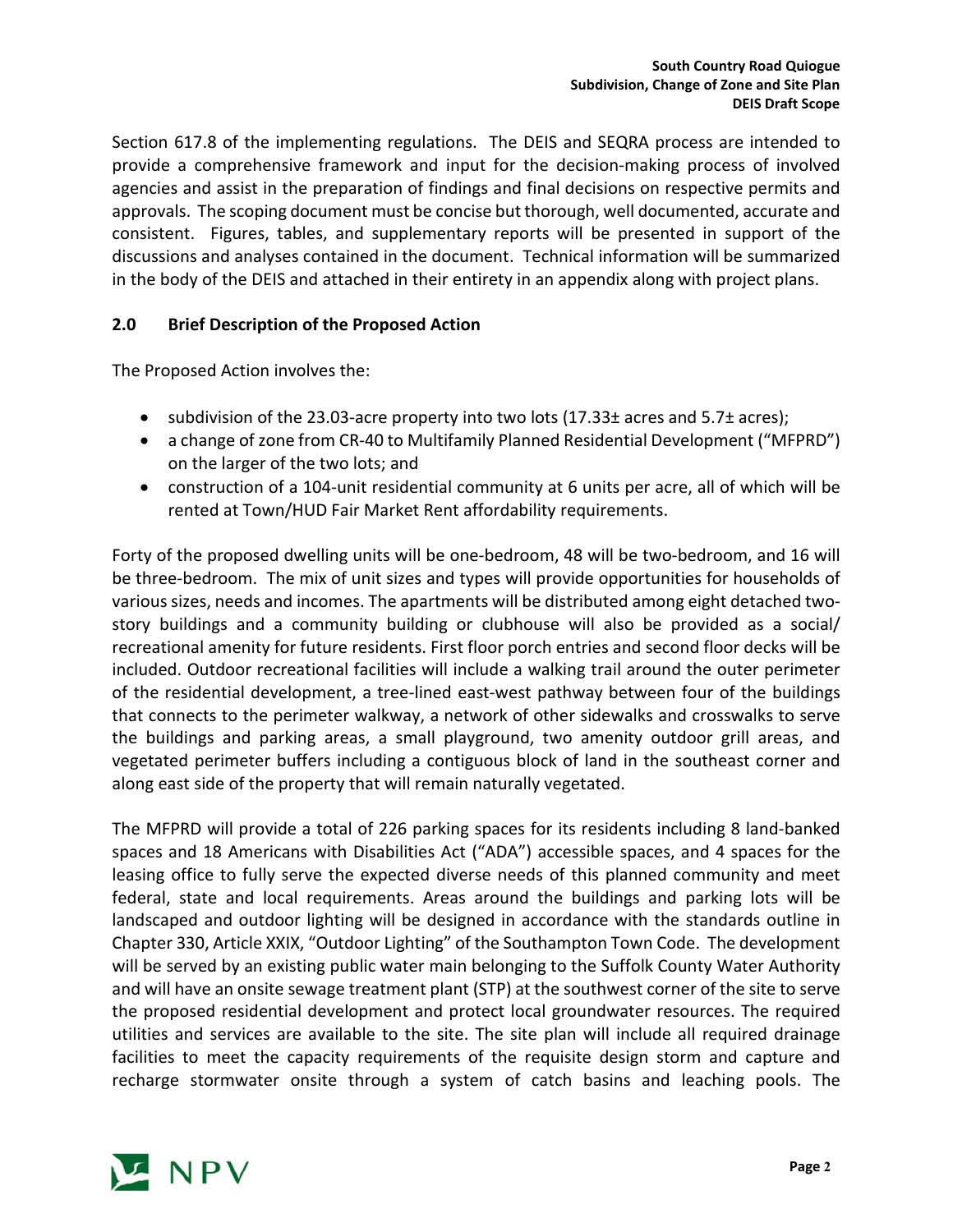development site will be graded, landscaped, and screened, and outdoor lighting will be provided to ensure a safe and secure parking lot and community without causing light related impacts.

In order to develop the site as proposed, the following permits or approvals are required:

- Town Board Change of Zone Approval and SEQRA Review
- Town Planning Board Subdivision, Site Plan and Stormwater Pollution Prevention Plan ("SWPPP") Approvals
- Town Stormwater Management Officer ("SMO") Stormwater Pollution Prevention Plan ("SWPPP")
- Building Inspector Building Permit
- Suffolk County Department of Health Services State Pollution Discharge Elimination System (SPDES) Wastewater Discharge Permit and Public Water Service Connection
- Suffolk County Department of Public Works Access/Curb Cut/Road Work Permit (CR 64)
- Suffolk County Water Authority Public Drinking Water Service Connection
- Suffolk County Planning Commission 239-m Review
- New York State Department of Environmental Conservation State Pollution Discharge Elimination System (SPDES) General Permit for Stormwater Discharges from Construction Activity
- New York State Division of Homes and Community Renewal Affordable Housing Program Approval

# **3.0 Potential Adverse Impacts and Issues for Review**

Potential impacts and topics of review include impacts on land, groundwater, aesthetics, transportation, energy, human health, consistency with community plans, and consistency with community character. The following is a list of the potential adverse impact topics to be addressed in the DEIS based on the Positive Declaration and the adopted Planning Department/Planning Board report.

# **Impact on Land**:

- Impact from construction of nine (9) buildings including eight (8) for affordable housing structures and one community building/clubhouse, and associated infrastructure, including 226 parking spaces.
- Impact of density on the land.
- Impact of anticipated number of people (104 households; 185 bedrooms) on land. What is the maximum occupancy?
- Impact of clearing of land associated with proposal.
- Impact on soils and associated drainage to be installed. SPDES and SWPPP requirements shall be met.

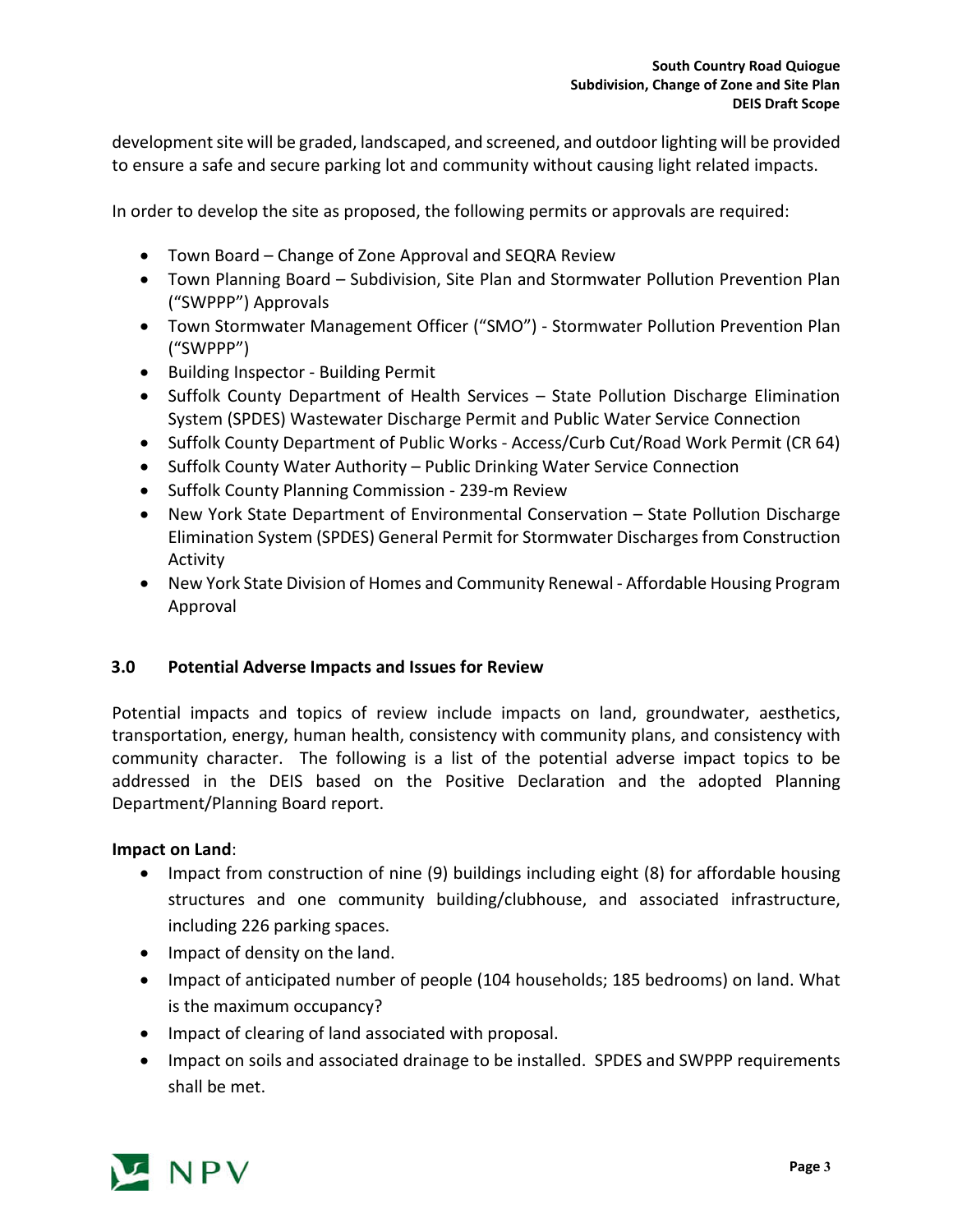# **Impact on Groundwater**

- Impact of sewage treatment plant.
- Possibility of STP to accommodate the flow from the adjacent Suffolk Pines Mobile Home Park.
- Environmental concerns with the existing car wash (Are the existing car wash/laundry facility to be connected to the STP?)
- Impact on the existing groundwater wells of SCWA and whether any new wells be required.
- Impact of density on groundwater.

# **Impact on Aesthetics**

- Impact of sewage treatment plant and its proximity to the adjacent Suffolk Pines Mobile Home Park.
- Impact of a use and whether it is in contrast with the surrounding community character.

# **Impact on Transportation**

- Impact of Traffic on nearby roadways, including the country road known as South Country Road. Field investigation and collection shall include peak times (accurate summer season counts and accurate counts during the school season).
- Impact of maximum occupancy on transportation.
- Impact on nearby intersections, including South Country Road/Montauk Highway & Montauk Highway and Old Riverhead Road.
- Impact on nearby roadways, such as Fairview Avenue, Homestead Avenue and Carwin Lane which may become a cut through to Montauk Highway.
- Sight line issues at South Country Road and Montauk Highway intersection.
- Impact of speeding on South Country Road. Analyze existing signage.
- Impact of one access. Investigate a secondary access onto Montauk Highway, or Carwin Lane. Discuss secondary access for fire/emergency vehicles.
- Impact of increasing the households in the area by 104 household or 16.6% (per Police Department correspondence).
- Secure accurate counts of school age children. Traffic impact from school buses.
- Discuss impact of Covid on raising/lowering the anticipated traffic impacts.
- Projected traffic increase may exceed capacity of existing road network.

# **Impact on Energy**

• Impact of additional use of energy associated with the project and impact on existing utilities. How are the apartments to be heated and cooled?

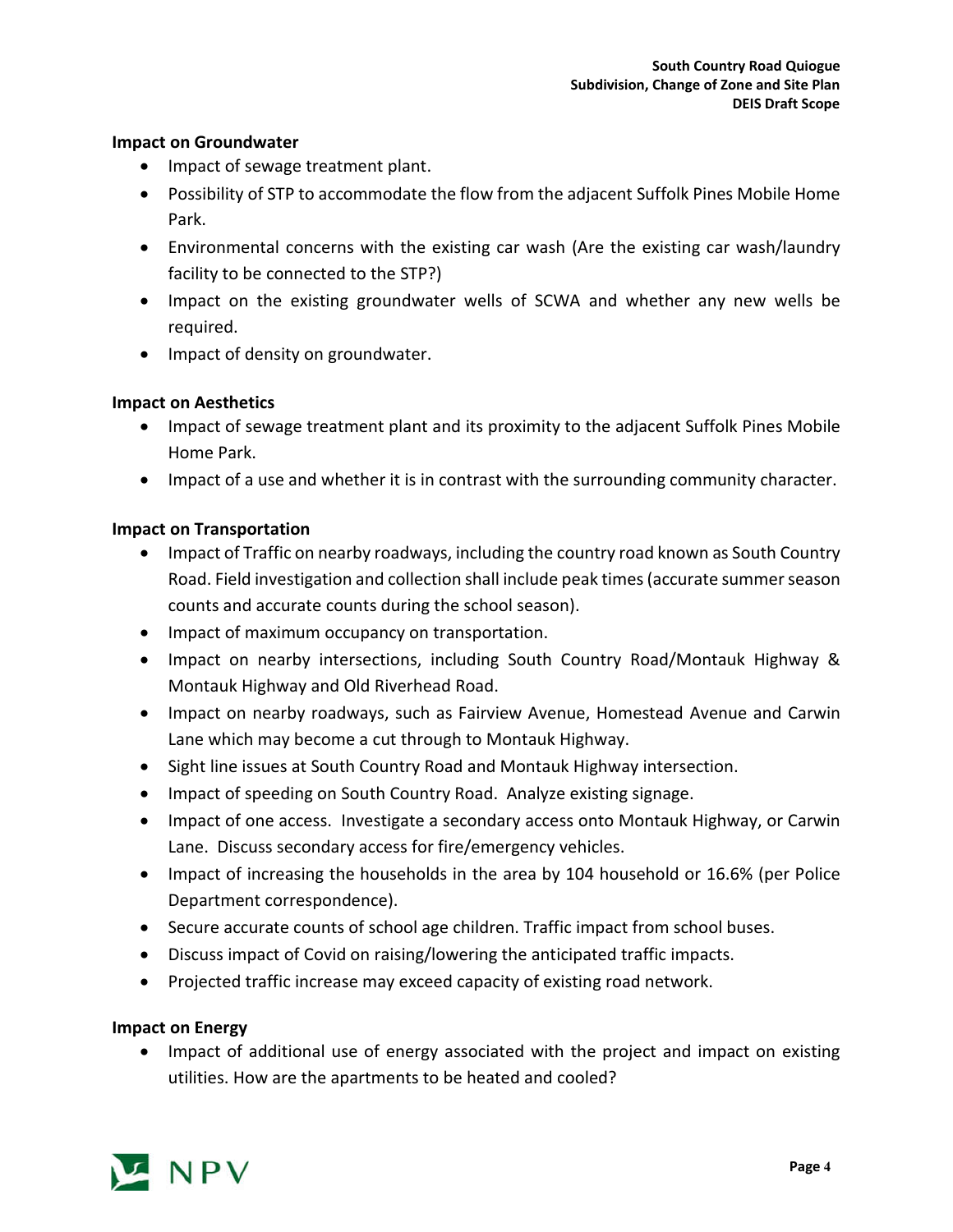• Lack of information on the use of solar and other methods to mitigate the use of energy and assist in the affordability of the utility costs.

# **Impact on Human Health**

- Impact of transportation issues on human health.
- Impact of density/maximum occupancy on the school population.
- Impact of stress on Community Services including Police protection, Fire protection and Ambulance services.

# **Consistency with Community Plans**

- Project inconsistent with the 1999 Comprehensive Plan Update as this area was recommended to remain as low density residential. Alternative in the form of an as of right yield subdivision shall be included.
- Affordable housing goal is to be located in and adjacent to Hamlet centers and this site is not located adjacent to any Hamlet centers or adjacent Villages.
- Affordable housing goal of equitably dispersing affordable housing in all parts of the town. Future affordable housing shall be proposed east of the canal. The site is immediately adjacent to another Town affordable housing project and is also adjacent to a pre-existing non-conforming high-density development (Suffolk Pines Mobil Home Park).
- Impact of additional school age children on the Westhampton school district and the other school districts who may provide services (i.e., BOCES, etc.). Verify number of anticipated school age children.
- Multi-family planned residential development zone is proposed and shall meet the standards under Article IV Multi-Family Planned Residential Development District of the Town Code.
- Address any inconsistencies with sustainability goals contained in the Sustainability Plan.

# **Consistency with Community Character**

- Entrance of the project along a road with a country character. Use may be in direct contrast with the main low-density character of the area.
- Majority of the development in the area to the north, east and the south is low density residential.
- Impact of a use which is in contrast of the surrounding community character.
- Impact of type of management of property and how it will be maintained.

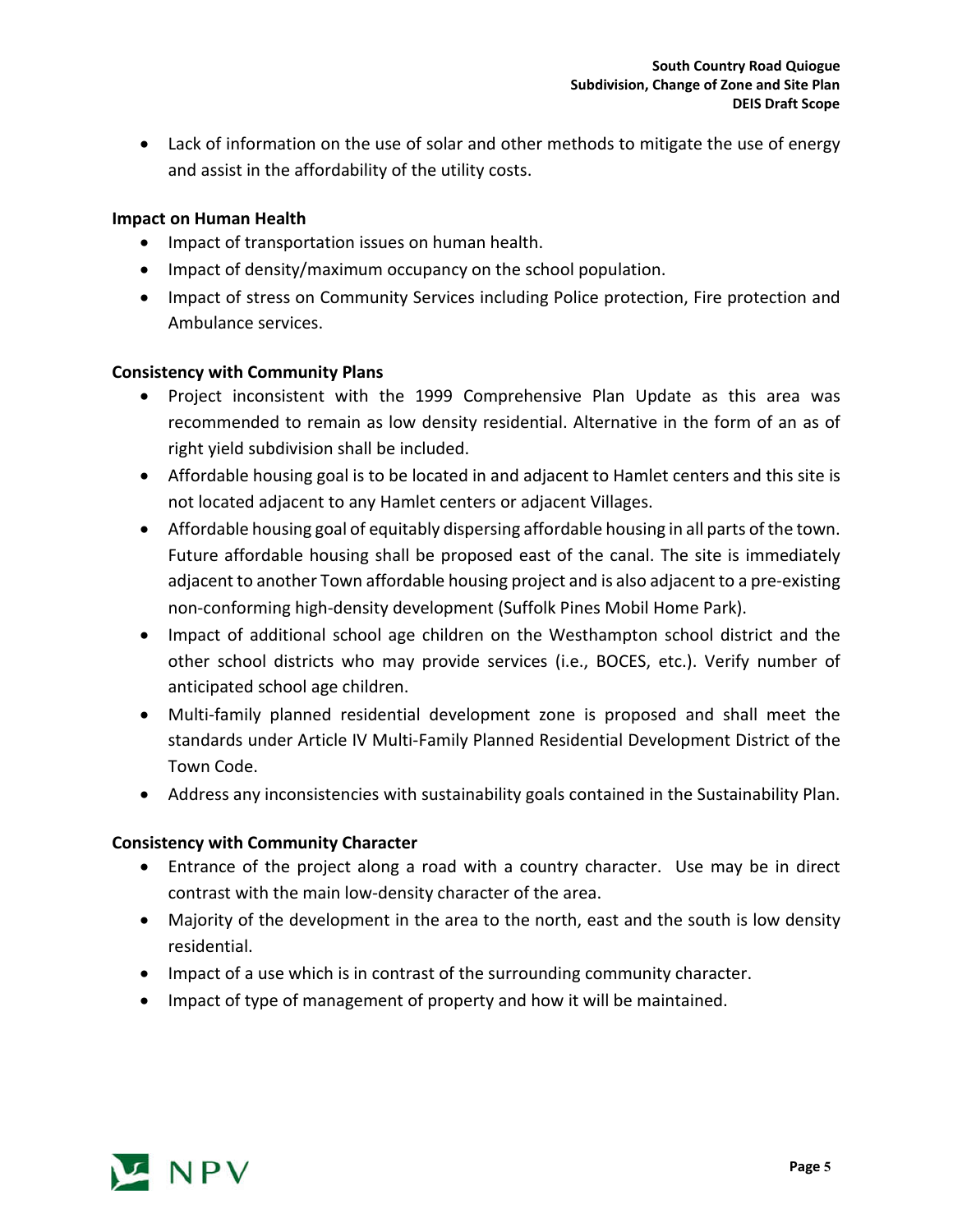### **4.0 Organization and Overall Content of the DEIS Document**

The DEIS must conform to the basic content requirements as contained in Title 6, New York Code of Rules & Regulations (6 NYCRR) Part 617.9 (b)(3). The outline of the DEIS will include the following sections:

**COVER COVER SHEET TABLE OF CONTENTS SUMMARY**

#### **1.0 DESCRIPTION OF THE PROPOSED ACTION**

#### **1.1 Project Background, Need, Objectives and Benefits**

1.1.1 Project Background *(Provide description of the project, site and current application history. Describe project in the context of other projects on adjacent and nearby sites.)*

1.1.2 Public Need and Town Objectives *(Justify proposed project in terms of Town goals.)*

1.1.3 Objectives of the Project Sponsor *(Provide discussion of the applicant's goals in pursuing proposed project.)*

1.1.4 Benefits of the Project *(Provide discussion of the benefits to accrue from the proposed project.)*

**1.2 Location** *(Using appropriate mapping and/or tables, describe location of site, in terms adjacent/nearby significant properties, zones, districts, services, tax map numbers, etc.)*

#### **1.3 Proposed Design and Layout**

1.3.1 Overall MFPRD Layout *(Brief description of the site and project layout; note site acreage, density, existing and proposed structures and/or features, access points, traffic circulation, road/features, services, utilities, site quantities table; describe landscaping, screening, natural areas, community amenities; etc.* 1.3.2 Clearing, Grading & Drainage *(Describe necessary clearing and grading, volumes of soil to be excavated, cut/fill brought to or removed from site, and maximum depths of cut/fill; indicate the portion of site to contain impervious surfaces; describe existing drainage and proposed drainage system, and provide capacity and function information, as necessary)*

1.3.3 Access, Street System and Parking *(Describe/discuss access, roadway layout, traffic circulation, conformance to design requirements for fire/emergency access; describe parking design, arrangement, and proximity to alternative transportation options.)*

1.3.4 Site Landscaping, Vegetative Screening & Outdoor Lighting *(Provide information on the type, amount and location of landscaping, vegetative buffers, and/or screening necessary and proposed; screening of STP; information on maintenance requirements such as irrigation and fertilization, and any fencing that exists or may be proposed.)*

**1.4 Construction and Operations** *(Discuss construction activities and future onsite operations; vehicle handling, site management and maintenance; stormwater* 

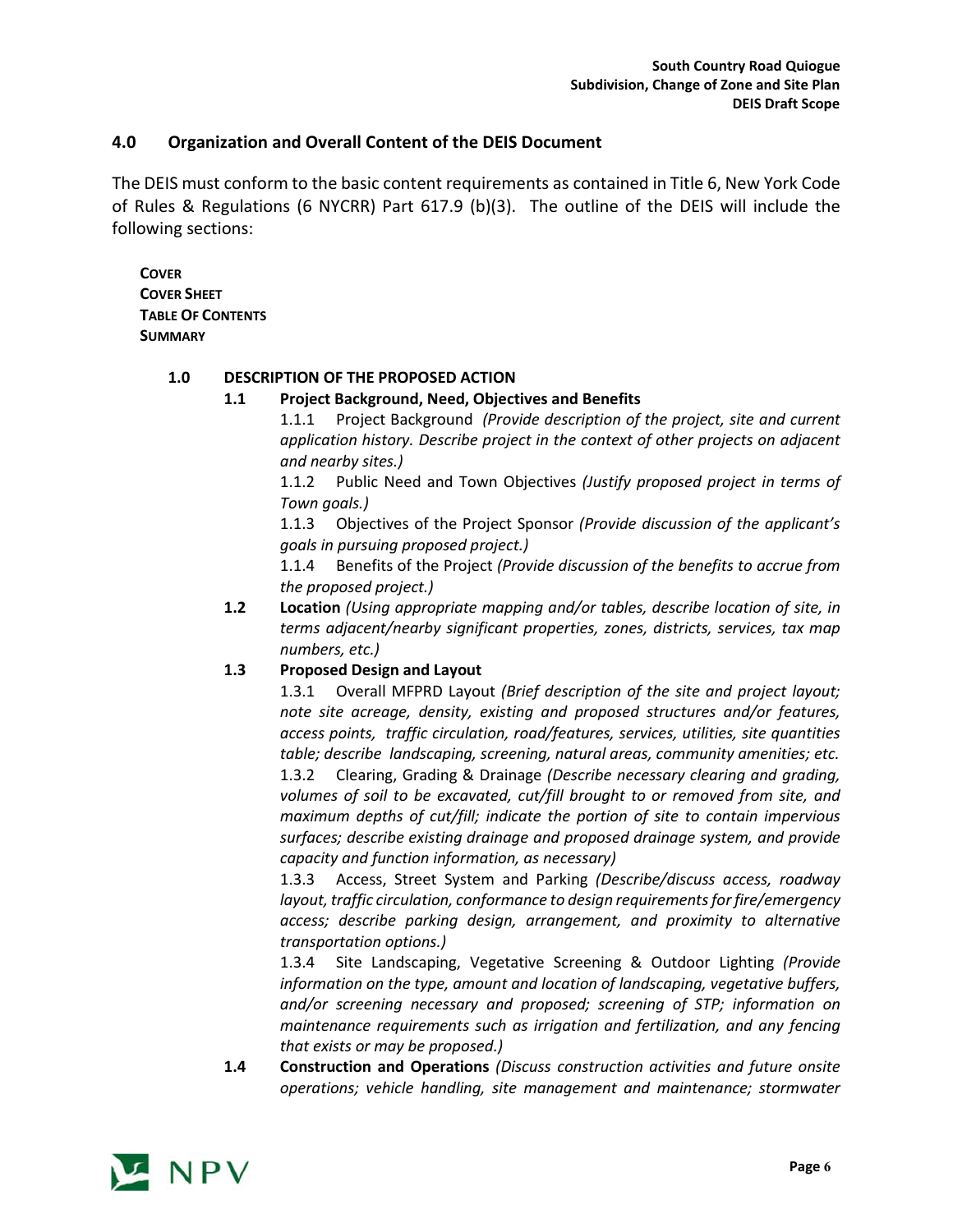*and wastewater management; handling of solid waste, safeguards and permitting; parking areas; hours of operations, delivery routes, etc.)*

**1.5 Permits and Approvals Required** *(Brief discussion of the required permits, reviews and approvals; expected permits/involved agencies.)*

# **2.0 NATURAL ENVIRONMENTAL RESOURCES**

#### **2.1 Topography**

2.1.1 Existing Topography *(Using appropriate mapping and/or tables, describe current topographic character of site; indicate high and low elevation points, indicate and quantify slopes.)*

2.1.2 Anticipated Impacts*(Discuss changes in topography of site due to grading and fill program; discuss if site is balanced or if there is import or export of material based on calculations by project engineer and describe impacts; discuss potential impacts from topographic alteration; describe dust, erosion and sedimentation control measures incorporated into the project; discuss need for Stormwater Pollution Protection Plan (SWPPP) and SPDES General Permit for Stormwater Discharges from Construction Activity.)*

2.1.3 Proposed Mitigation

#### **2.2 Soils**

2.2.1 Existing Conditions *(Using appropriate mapping and/or tables, describe surface soils found on-site based on the Suffolk, County Soil Survey and soil borings and prepared Geotechnical Report; discuss characteristics and limitations/ constraints of each soil which may have an effect on project; quantify coverage of each soil; discuss prior Phase I and II Environmental Site Assessments.)*

2.2.2 Anticipated Impacts (*Discuss details of the proposed grading program; evaluate soil constraints; consider conclusions and recommendations of prior Geotechnical Report and Phase I and II ESAs; discuss dust, erosion and sedimentation.)*

2.2.3 Proposed Mitigation

# **2.3 Water Resources**

2.3.1 Existing Conditions *(Using mapping, narrative and/or tables and quantitative methods where possible, identify any onsite or adjacent surface waters or wetlands; review NYSDEC and USF&WS wetlands maps; conduct analysis of runoff volumes, current surface and groundwater quality, quantity, elevation (depth to water table) and flow direction, known localized groundwater contamination, and proximity to public supply wells and groundwater contributing areas.)*

2.3.2 Anticipated Impacts *(Using quantitative and qualitative methods, discuss potential for impact from project and development density to groundwater resources, public wells, and groundwater characteristics in consideration of STP and on-site stormwater management; address both quantity and quality; prepare nitrogen budget analysis; identify any impacts to wetlands and surface waters; address overall and specific potential sources of pollutants and potential impacts.)* 2.3.3 Proposed Mitigation

#### **2.4 Ecology**

2.4.1 Existing Site Conditions *(Describe existing habitat conditions and history based on site inspection and historic air photographs; check for any special designations on the site or area using Environmental Resource Mapper and* 

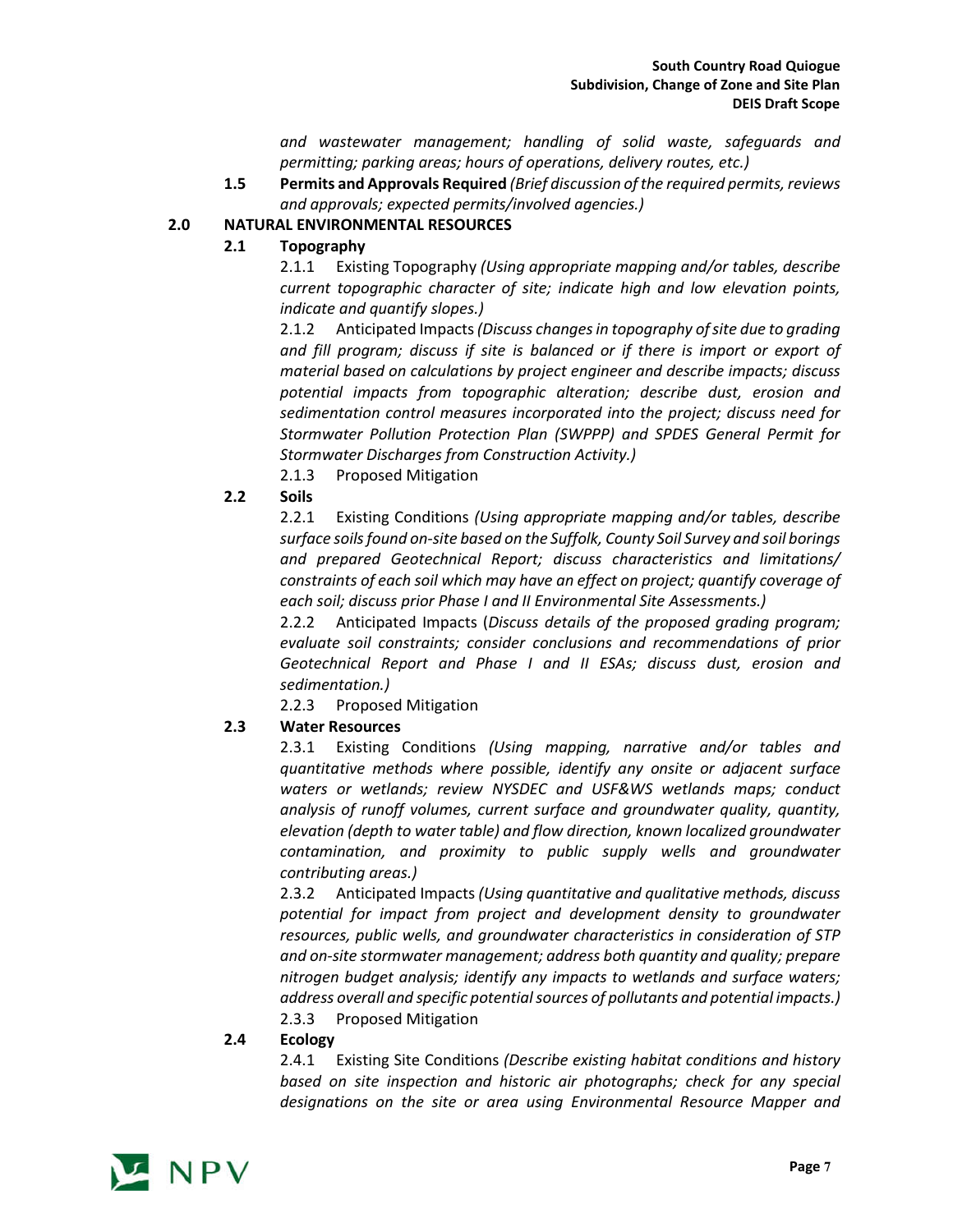*contact NY Natural Heritage Program; identify habitat types and wildlife observed and expected.)*

2.4.2 Anticipated Impacts *(Discuss NY NHP response information; discuss clearing, changes to habitat, retained vegetation and landscaping; discuss any issues involving rare species if present.)*

2.4.3 Proposed Mitigation

#### **3.0 HUMAN ENVIRONMENTAL RESOURCES**

#### **3.1 Land Use, Zoning and Plans**

3.1.1 Existing Conditions *(Using mapping, narrative and/or tables, describe current land use and zoning of site and adjacent properties, and the pattern of land use and zoning in the vicinity; discuss existing zoning and permitted uses.)*

3.1.2 Anticipated Impacts *(Discuss proposed zoning and development; conformance of proposed project to existing or anticipated future land use and*  zoning patterns of site and vicinity; conformance to land use and appropriate land *use plans including 1970 Master Plan, Town Comprehensive Plan Update, and Southampton Sustainability Plan, and other applicable adopted plan recommendations; examine Town Code standards and requirements; assess consistency with affordable housing goals; and need and benefit of project from a land use perspective.)*

3.1.3 Proposed Mitigation

#### **3.2 Community Services**

3.2.1 Existing Conditions *(Describe existing utilities present in scope of project area; contact community service providers, expected to include public schools, police, fire, ambulance, public water, wastewater, electric and natural gas; discuss existing taxing jurisdictions from Economic/Fiscal Analysis.)*

3.2.2 Anticipated Impacts *(Describe changes in utility installations proposed as part of project and assess potential impacts; summarize input from community service providers; estimate number of school age children expected; discuss anticipated tax revenue, distribution and school district impacts from Economic/Fiscal Analysis; address any impacts on other school districts that may be affected; estimate water demand and sewage generation; discuss proposed STP and drinking water connection; emergency access and circulation.)*

3.2.3 Proposed Mitigation

# **3.3 Transportation**

3.3.1 Existing Conditions *(Describe the existing roadway characteristics including sight distance and nearby intersections; collection of peak time data (accurate summer season counts and counts during the school season; existing traffic patterns; related information as presented in traffic impact study)*

3.3.2 Anticipated Impacts *(Discuss anticipated trip generation, distribution, circulation and any impact on counts from Covid; perform intersection capacity analysis and assess ability of roads to accommodate traffic; truck traffic routes to be used; evaluate adequacy of sight distance of the proposed access; analyze existing signage/speed limits; impacts of school buses; discuss secondary and emergency access; identified other planned projects in the area that may further impact traffic.)*

3.3.3 Proposed Mitigation

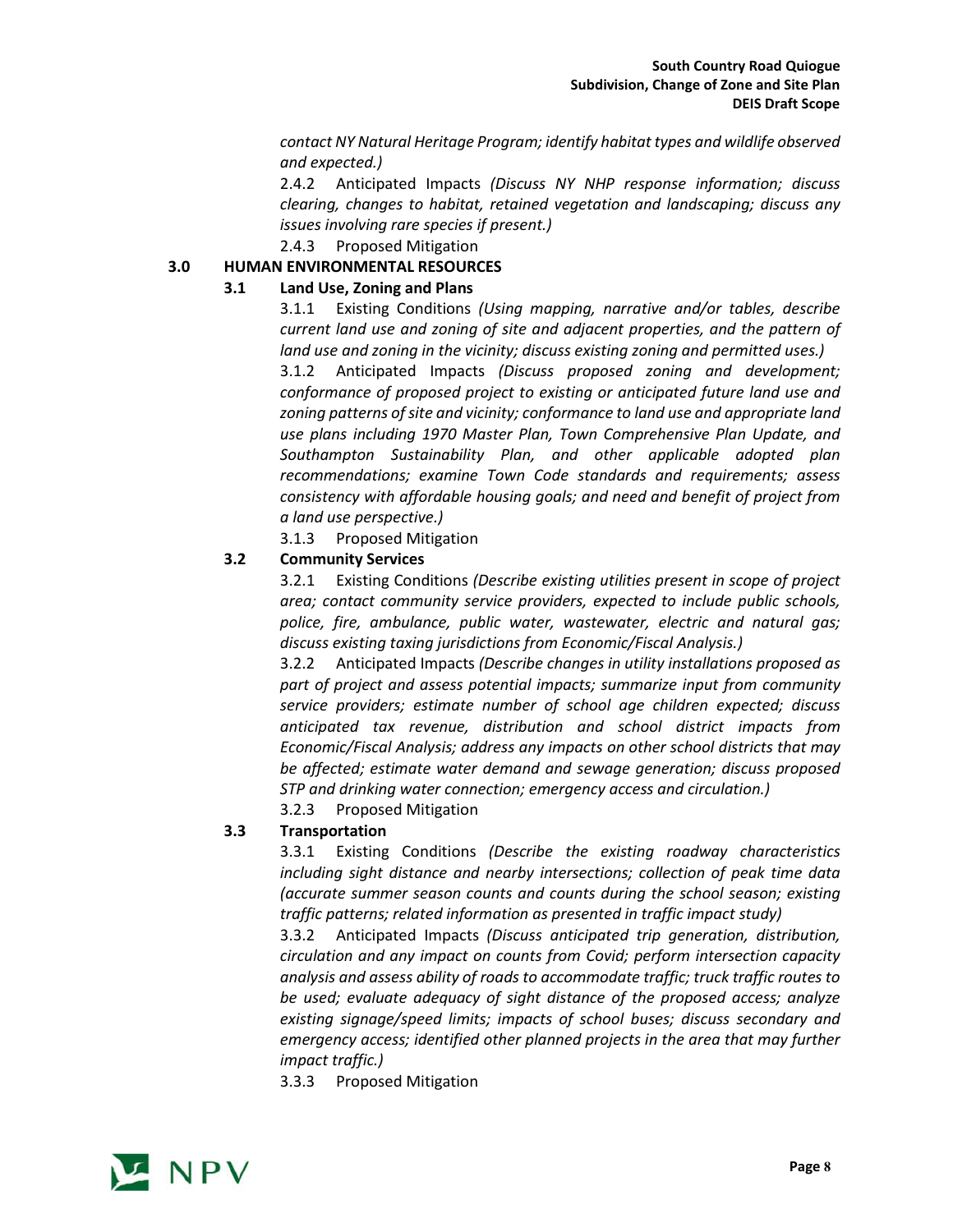# **3.4 Community Character and Visual Resources**

3.4.1 Existing Conditions*(Using mapping, narrative, photographs and graphics, describe the visual community character of the site and area for observers along South Country Road and from any other public vantage points.)*

3.4.2 Anticipated Impacts *(Discuss potential impacts; analyze potential visual or aesthetic impacts and potential change to community character and any impacts on adjoining properties; include visual renderings of development; consider views from road into site access; discuss outdoor lighting, and any buffers or screening).*

3.4.3 Proposed Mitigation

# **3.5 Cultural Resources**

3.5.1 Existing Conditions *(Include OPRHP/SHPO site file information on lack of archaeological/historic site sensitivity.)*

- 3.5.2 Anticipated Impacts *(Indicate potential impact based on 3.5.1.)*
- 3.5.3 Proposed Mitigation

# **4.0 OTHER REQUIRED SECTIONS**

- **4.1 Construction Impacts** *(Provide a brief description and analysis of potential impacts to the community associated with the construction process and/or construction activities, such as truck movements, equipment operations, import/ export of soil, etc. Note that these impacts could only occur during the construction period which, is limited in duration by the Town.)*
- **4.2 Cumulative Impacts** *(Describe other pending projects in vicinity, determine potential for impacts due to implementation of proposed project in combination with others and discuss/analyze impacts.)*
- **4.3 Adverse Environmental Impacts that Cannot be Avoided** *(Provide brief listing of those adverse environmental impacts described/discussed previously which are anticipated to occur, which cannot be fully mitigated.)*
- **4.4 Irreversible and Irretrievable Commitment of Resources***(Provide briefdiscussion of those natural and human resources which will be committed to and/or consumed by the proposed project.)*
- **4.5 Effects on the Use and Conservation of Energy Resources** *(Identify energy resources to be used; provide a brief discussion on those aspects of the proposed project which would contribute to an increase in energy as well as potential options for conservation.)*
- **4.6 Growth-Inducing Aspects** *(Provide brief discussion of those aspects of the proposed project which will or may trigger or contribute to future growth in the area.)*

#### **5.0 ALTERNATIVES**

- **5.1 Alternative 1: No Action** *(Alternative whereby the site remains in its current condition.)*
- **5.2 Alternative 2 Development under Existing Zoning** *(Alternative whereby the site is developed in accordance with existing zoning.)*

#### **6.0 REFERENCES**

**FIGURES APPENDICES SITE PLANS**